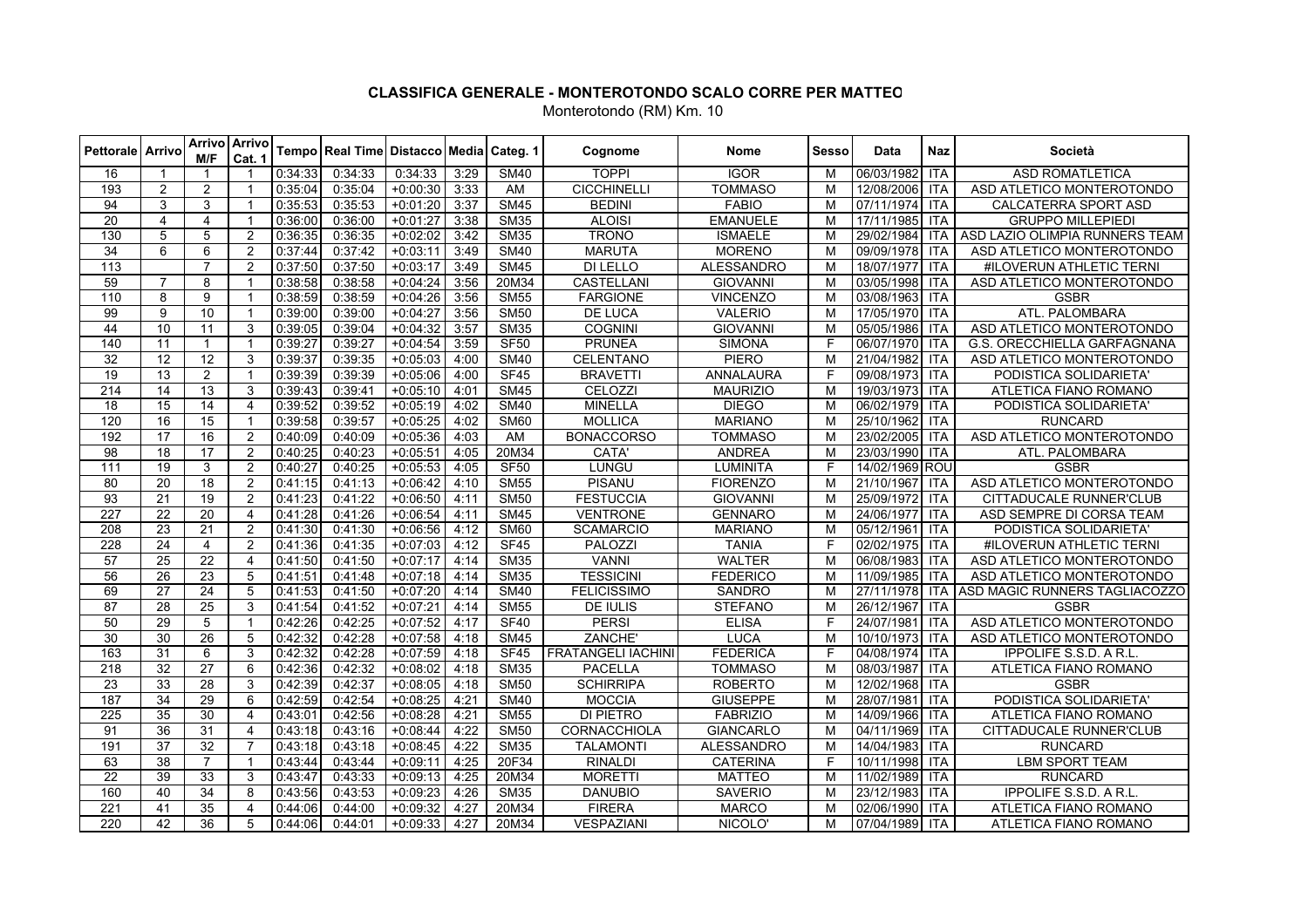| <b>Pettorale Arrivo</b> |                 | M/F             | Arrivo   Arrivo<br>Cat. 1 |         | Tempo Real Time Distacco Media Categ. 1 |            |      |             | Cognome           | Nome                | Sesso          | Data           | <b>Naz</b> | Società                       |
|-------------------------|-----------------|-----------------|---------------------------|---------|-----------------------------------------|------------|------|-------------|-------------------|---------------------|----------------|----------------|------------|-------------------------------|
| 124                     | 43              | 37              | -1                        | 0:44:07 | 0:43:59                                 | $+0.09.34$ | 4:27 | <b>SM65</b> | <b>FALEO</b>      | <b>FABRIZIO</b>     | м              | 03/04/1955 ITA |            | ATL. SESTINI FIAMME VERDI AR  |
| 200                     | 44              | 38              | $\overline{2}$            | 0:44:12 | 0:44:09                                 | $+0.09:39$ | 4:28 | <b>SM65</b> | <b>MARINELLI</b>  | <b>CLAUDIO</b>      | M              | 14/03/1956 ITA |            | S.S. LAZIO ATLETICA LEGGERA   |
| 169                     | 45              | 39              | 5                         | 0:44:15 | 0:44:03                                 | $+0.09:41$ | 4:28 | <b>SM50</b> | <b>BONADEO</b>    | <b>DAVIDE</b>       | M              | 31/05/1968 ITA |            | <b>IPPOLIFE S.S.D. A R.L</b>  |
| 41                      | 46              | 40              | $\overline{7}$            | 0:44:15 | 0:44:12                                 | $+0.09:42$ | 4:28 | <b>SM40</b> | <b>SALI</b>       | <b>DIEGO</b>        | M              | 08/11/1978 ITA |            | ASD ATLETICO MONTEROTONDO     |
| 88                      | 47              | 41              | 6                         | 0.44:20 | 0:44:16                                 | $+0.09.47$ | 4:29 | <b>SM45</b> | <b>MOROSINI</b>   | <b>MAURICIO</b>     | M              | 09/11/1974 ITA |            | A.S.D. VEGAN POWER TEAM       |
| 82                      | 48              | 8               | 3                         | 0.44:20 | 0.44.20                                 | $+0.09.47$ | 4:29 | <b>SF50</b> | <b>LAZZARO</b>    | <b>LAURA</b>        | F              | 17/07/1968 ITA |            | ASD ATLETICO MONTEROTONDO     |
| 198                     | 49              | 42              | $\overline{7}$            | 0:44:28 | 0:44:21                                 | $+0.09:54$ | 4:29 | <b>SM45</b> | PIZZICHELLI       | <b>DAVIDE</b>       | M              | 18/12/1974 ITA |            | ASD ATLETICO MONTEROTONDO     |
| 81                      | 50              | 43              | 5                         | 0:44:29 | 0:44:27                                 | $+0.09.56$ | 4:30 | <b>SM55</b> | <b>MAGRINI</b>    | <b>STEFANO</b>      | M              | 30/05/1967     | <b>ITA</b> | ASD ATLETICO MONTEROTONDO     |
| 207                     | 51              | 44              | 6                         | 0:44:52 | 0:44:50                                 | $+0:10:19$ | 4:32 | <b>SM55</b> | PANARIELLO        | <b>PIERLUIGI</b>    | M              | 17/09/1963 ITA |            | PODISTICA SOLIDARIETA'        |
| $\overline{222}$        | 52              | 45              | 6                         | 0:45:01 | 0:44:55                                 | $+0:10:28$ | 4:33 | <b>SM50</b> | LISI              | <b>CLAUDIO</b>      | M              | 19/08/1971 ITA |            | ATLETICA FIANO ROMANO         |
| 184                     | 53              | 46              | 8                         | 0:45:02 | 0:44:58                                 | $+0:10:29$ | 4:33 | <b>SM45</b> | <b>DI NUCCI</b>   | <b>ANTONINO</b>     | M              | 22/10/1973 ITA |            | PODISTICA SOLIDARIETA'        |
| 139                     | 54              | 47              | 9                         | 0:45:15 | 0:45:08                                 | $+0.10:42$ | 4:34 | <b>SM45</b> | <b>ROSSI</b>      | <b>MAURIZIO</b>     | M              | 17/06/1977     | <b>ITA</b> | ATL. RIVELLINO PIOMBINO ASD   |
| 194                     | 55              | $\overline{9}$  | $\overline{1}$            | 0.45:20 | 0:45:18                                 | $+0.10:47$ | 4:35 | JF          | <b>CELOMMI</b>    | <b>AGNESE</b>       | $\overline{F}$ | 29/05/2003 ITA |            | ASD ATLETICO MONTEROTONDO     |
| 29                      | 56              | 48              | $\overline{7}$            | 0:45:23 | 0:45:19                                 | $+0.10:49$ | 4:35 | <b>SM50</b> | <b>NACCI</b>      | PASQUALE            | M              | 01/01/1972     | <b>ITA</b> | ASD ATLETICO MONTEROTONDO     |
| 25                      | $\overline{57}$ | 49              | 8                         | 0:45:34 | 0:45:30                                 | $+0:11:00$ | 4:36 | <b>SM50</b> | <b>DENTICO</b>    | <b>EMILIANO</b>     | M              | 27/12/1970 ITA |            | <b>GSBR</b>                   |
| 78                      | 58              | 50              | 9                         | 0:45:43 | 0:45:39                                 | $+0.11:10$ | 4:37 | <b>SM50</b> | ANNUNZIATA        | <b>ROSARIO</b>      | M              | 06/04/1968 ITA |            | A.S.D. PODISTICA PRIMAVALLE   |
| 92                      | 59              | 51              | $\overline{7}$            | 0.46.01 | 0.46:01                                 | $+0:11:27$ | 4:39 | <b>SM55</b> | <b>SCAPPA</b>     | <b>PAOLO</b>        | M              | 16/02/1966 ITA |            | CITTADUCALE RUNNER'CLUB       |
| 233                     | 60              | 52              | 9                         | 0:46:03 | 0:45:57                                 | $+0:11:30$ | 4:39 | <b>SM35</b> | <b>CICCONE</b>    | <b>ALESSIO</b>      | M              | 25/09/1985 ITA |            | <b>RUNCARD</b>                |
| 38                      | 61              | 53              | 10                        | 0:46:06 | 0:46:03                                 | $+0:11:33$ | 4:39 | <b>SM45</b> | <b>TANGARI</b>    | <b>ANDREA</b>       | M              | 08/08/1974     | <b>ITA</b> | ASD ATLETICO MONTEROTONDO     |
| 219                     | 62              | 54              | -1                        | 0:46:11 | 0:46:09                                 | $+0.11.38$ | 4:40 | <b>SM70</b> | DI MARCELLO       | <b>BERARDO</b>      | M              | 18/09/1952     | <b>ITA</b> | ATLETICA FIANO ROMANO         |
| 84                      | 63              | $\overline{55}$ | 10                        | 0:46:13 | 0:46:08                                 | $+0.11:40$ | 4:40 | <b>SM35</b> | <b>LUPARDINI</b>  | <b>DANIELE</b>      | M              | 27/06/1984     | <b>ITA</b> | ASD ATLETICO MONTEROTONDO     |
| 234                     | 64              | 56              | 10                        | 0:46:14 | 0:46:10                                 | $+0:11:41$ | 4:40 | <b>SM50</b> | <b>ROSSINI</b>    | <b>MASSIMILIANO</b> | M              | 11/11/1968 ITA |            | PODISTICA SOLIDARIETA'        |
| 133                     | 65              | $\overline{57}$ | 11                        | 0:46:15 | 0:46:09                                 | $+0.11.42$ | 4:40 | <b>SM45</b> | DI PAOLO          | <b>ALESSANDRO</b>   | M              | 22/05/1973     | <b>ITA</b> | SABINA MARATHON CLUB          |
| 112                     | 66              | $\overline{58}$ | 3                         | 0:46:18 | 0:46:12                                 | $+0:11:45$ | 4:41 | <b>SM60</b> | <b>MARCELLINI</b> | <b>MARCELLO</b>     | M              | 01/08/1959 ITA |            | SABINA MARATHON CLUB          |
| 131                     | 67              | 59              | 11                        | 0:46:20 | 0:46:15                                 | $+0.11:46$ | 4:41 | <b>SM50</b> | DI MARCO          | <b>PIERO</b>        | M              | 22/05/1968 ITA |            | A.S.D. RUNNING EVOLUTION      |
| $\overline{58}$         | 68              | $\overline{10}$ | $\overline{1}$            | 0:46:25 | 0:46:25                                 | $+0.11.52$ | 4:41 | <b>SF55</b> | <b>D'ARTIBALE</b> | <b>FIORELLA</b>     | E              | 14/11/1966     | <b>ITA</b> | ASD ATLETICO MONTEROTONDO     |
| 209                     | 69              | 60              | 8                         | 0:46:26 | 0:46:25                                 | $+0:11:53$ | 4:41 | <b>SM55</b> | CAIAZZO           | <b>PAOLO</b>        | M              | 12/03/1967     | l Ita      | <b>RUNCARD</b>                |
| 48                      | $\overline{70}$ | $\overline{11}$ | 2                         | 0:46:26 | 0:46:21                                 | $+0:11:53$ | 4:41 | <b>SF55</b> | <b>BRUNO</b>      | <b>LUCIA</b>        | E              | 23/10/1967     | <b>ITA</b> | ASD ATLETICO MONTEROTONDO     |
| 53                      | $\overline{71}$ | 61              | 12                        | 0:46:50 | 0:46:40                                 | $+0.12:17$ | 4:44 | <b>SM50</b> | <b>VALENTI</b>    | <b>ALESSANDRO</b>   | M              | 14/04/1972     | <b>ITA</b> | ASD ATLETICO MONTEROTONDO     |
| 75                      | 72              | 62              | 12                        | 0:46:54 | 0:46:48                                 | $+0:12:20$ | 4:44 | <b>SM45</b> | <b>CAMPESTRE</b>  | <b>DANIELE</b>      | M              | 28/05/1975 ITA |            | <b>RUNCARD</b>                |
| 172                     | 73              | 63              | 13                        | 0:46:54 | 0:46:42                                 | $+0:12:21$ | 4:44 | <b>SM50</b> | <b>CARRERA</b>    | <b>FRANCO</b>       | M              | 04/07/1970 ITA |            | TIBURTINA RUNNING ROMA A.S.D. |
| 203                     | 74              | 64              | 4                         | 0:46:56 | 0:46:50                                 | $+0:12:22$ | 4.44 | <b>SM60</b> | <b>SAVINA</b>     | <b>FABIO</b>        | M              | 12/03/1961     | <b>ITA</b> | <b>G.S. CAT SPORT ROMA</b>    |
| 229                     | $\overline{75}$ | 12              | $\overline{2}$            | 0:46:59 | 0:46:53                                 | $+0:12:26$ | 4:45 | <b>SF40</b> | <b>BETTI</b>      | <b>PATRIZIA</b>     | F              | 11/05/1978     | <b>ITA</b> | ATLETICA LEGGERA MENTANA ASD  |
| 206                     | 76              | 13              | 3                         | 0:47:09 | 0:47:05                                 | $+0:12:35$ | 4:46 | <b>SF55</b> | <b>ANCONA</b>     | <b>CARLA</b>        | F              | 11/05/1966 ITA |            | PODISTICA SOLIDARIETA'        |
| 142                     | 77              | 14              | 4                         | 0:47:12 | 0:47:08                                 | $+0:12:39$ | 4:46 | <b>SF45</b> | <b>APPETITO</b>   | <b>CLAUDIA</b>      | F              | 06/06/1976 ITA |            | A.S.D. PODISTICA VEIO         |
| $\overline{123}$        | 78              | 65              | 6                         | 0:47:15 | 0:47:06                                 | $+0.12.41$ | 4:46 | 20M34       | <b>GOLLETTI</b>   | <b>GUIDO</b>        | M              | 14/05/1989     | <b>ITA</b> | <b>LBM SPORT TEAM</b>         |
| 210                     | 79              | 66              | 5                         | 0:47:15 | 0:47:09                                 | $+0:12:41$ | 4:46 | <b>SM60</b> | DE LELLIS         | <b>MAURIZIO</b>     | M              | 11/11/1962     | <b>ITA</b> | PODISTICA SOLIDARIETA'        |
| 201                     | $\overline{80}$ | 67              | 9                         | 0:47:16 | 0:47:11                                 | $+0:12:43$ | 4:46 | <b>SM55</b> | <b>MURANO</b>     | <b>MICHELE</b>      | M              | 08/11/1965 ITA |            | S.S. LAZIO ATLETICA LEGGERA   |
| 174                     | $\overline{81}$ | 68              | $\overline{13}$           | 0:47:19 | 0:47:05                                 | $+0.12.46$ | 4:47 | <b>SM45</b> | <b>DI NICOLA</b>  | <b>MASSIMILIANO</b> | M              | 04/03/1976 ITA |            | TIBURTINA RUNNING ROMA A.S.D. |
| 176                     | 82              | 69              | 11                        | 0:47:20 | 0:47:07                                 | $+0:12:46$ | 4:47 | <b>SM35</b> | <b>PETRUCCI</b>   | <b>FABIO</b>        | M              | 06/01/1983     | <b>ITA</b> | TIBURTINA RUNNING ROMA A.S.D. |
| 175                     | 83              | 70              | 10                        | 0:47:20 | 0:47:09                                 | $+0:12:47$ | 4:47 | <b>SM55</b> | DI RUBBO          | <b>VINCENZO</b>     | M              | 27/04/1967     | <b>ITA</b> | TIBURTINA RUNNING ROMA A.S.D. |
| 79                      | 84              | 15              | 4                         | 0:47:21 | 0:47:16                                 | $+0.12:48$ | 4:47 | SF50        | <b>NAPOLEONE</b>  | LOREDANA            | E              | 08/10/1971     | <b>ITA</b> | A.S.D. PODISTICA PRIMAVALLE   |
| 213                     | 85              | 16              | 5                         | 0:47:23 | 0:47:20                                 | $+0.12:50$ | 4:47 | <b>SF50</b> | <b>VIOTTI</b>     | <b>ANNARITA</b>     | F              | 24/08/1969 ITA |            | A.S.D. ROMAECOMARATONA        |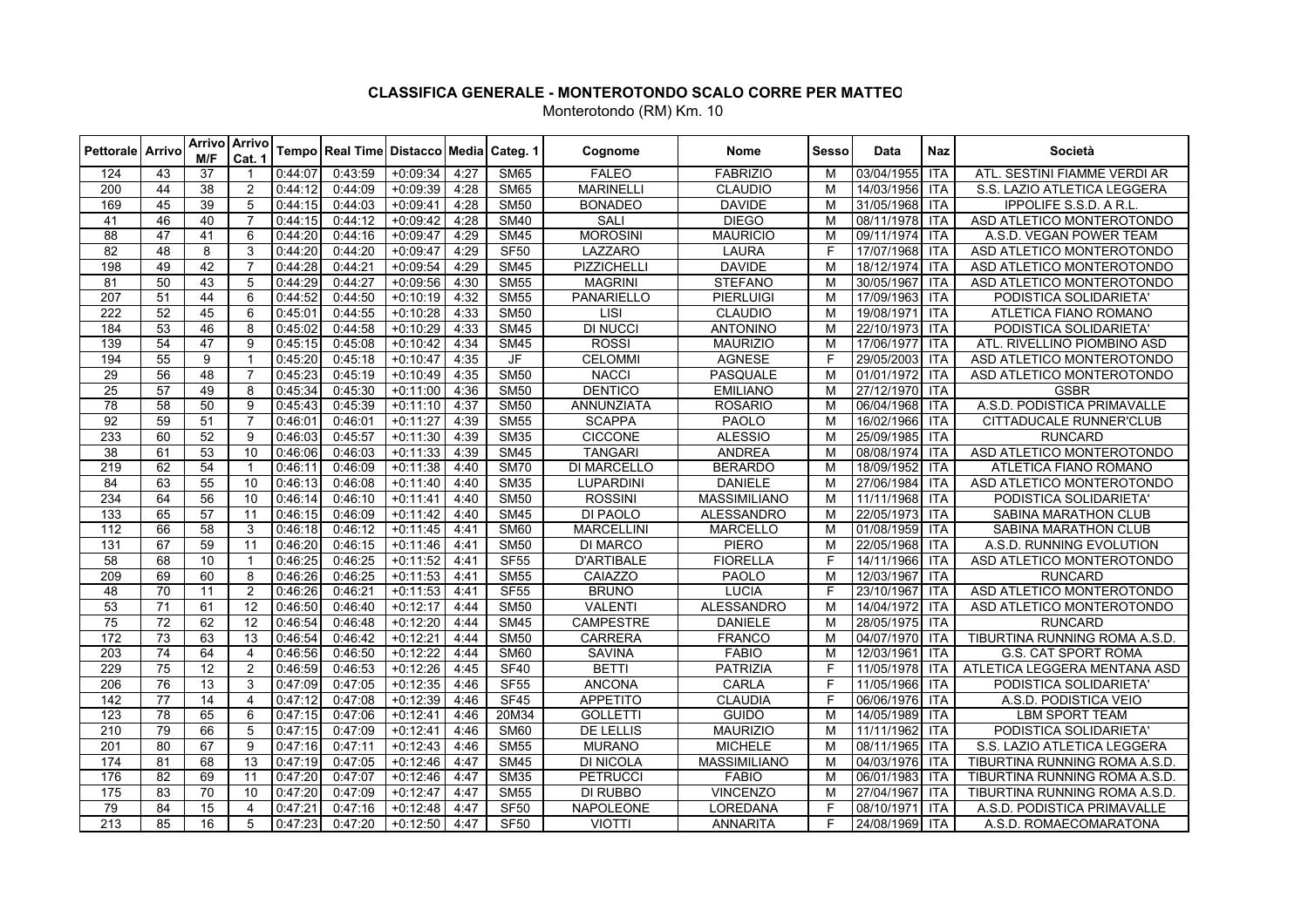| <b>Pettorale Arrivo</b> |                  | M/F             | Arrivo   Arrivo<br>Cat. 1 |         | Tempo Real Time Distacco Media Categ. 1 |            |      |                          | Cognome               | Nome                    | <b>Sesso</b>   | Data           | <b>Naz</b> | Società                        |
|-------------------------|------------------|-----------------|---------------------------|---------|-----------------------------------------|------------|------|--------------------------|-----------------------|-------------------------|----------------|----------------|------------|--------------------------------|
| 28                      | 86               | 71              | 8                         | 0:47:36 | 0:47:29                                 | $+0.13.03$ | 4:48 | <b>SM40</b>              | <b>ANTONINI</b>       | <b>DANIELE</b>          | M              | 24/02/1978     | <b>ITA</b> | <b>RUNCARD</b>                 |
| 65                      | 87               | 72              | 3                         | 0:47:45 | 0.47.43                                 | $+0:13:12$ | 4:49 | <b>SM65</b>              | <b>CORTESE</b>        | <b>ANTONIO</b>          | M              | 09/06/1955 ITA |            | PODISTICA CIAMPINO             |
| 182                     | 88               | 17              | 6                         | 0.48:00 | 0:47:54                                 | $+0:13:27$ | 4:51 | <b>SF50</b>              | <b>COMPETIELLO</b>    | <b>LAURA</b>            | F              | 28/12/1969 ITA |            | PODISTICA SOLIDARIETA'         |
| 173                     | $\overline{89}$  | 73              | 14                        | 0:48:16 | 0:48:16                                 | $+0.13.42$ | 4:53 | <b>SM50</b>              | <b>DELLA PORTELLA</b> | <b>MAURIZIO</b>         | M              | 13/08/1969 ITA |            | TIBURTINA RUNNING ROMA A.S.D.  |
| 24                      | $\overline{90}$  | $\overline{74}$ | 9                         | 0:48:21 | 0:48:12                                 | $+0:13:47$ | 4:53 | <b>SM40</b>              | PELLEGRINO            | <b>VINCENZO</b>         | M              | 10/03/1979 ITA |            | <b>RUNCARD</b>                 |
| 141                     | 91               | 18              | 3                         | 0:48:47 | 0:48:45                                 | $+0:14:14$ | 4:56 | <b>SF40</b>              | <b>INNOCENZI</b>      | <b>ALESSANDRA</b>       | F              | 27/11/1978 ITA |            | <b>TIVOLI MARATHON</b>         |
| 170                     | $\overline{92}$  | 75              | $\overline{14}$           | 0:48:58 | 0:48:46                                 | $+0:14:25$ | 4:57 | <b>SM45</b>              | <b>ZAPPELLI</b>       | <b>GIOVANNI</b>         | M              | 30/09/1973     | <b>ITA</b> | <b>RUNCARD</b>                 |
| 89                      | $\overline{93}$  | 76              | 15                        | 0:49:00 | 0:48:56                                 | $+0.14:27$ | 4:57 | <b>SM50</b>              | <b>ORTENZI</b>        | <b>MAURIZIO</b>         | M              | 05/11/1969     | <b>ITA</b> | ALTO LAZIO A.S.D.              |
| 100                     | 94               | $\overline{77}$ | 11                        | 0:49:01 | 0:48:59                                 | $+0:14:27$ | 4:57 | <b>SM55</b>              | <b>DI FILIPPO</b>     | <b>ALESSANDRO</b>       | M              | 01/01/1964     | <b>ITA</b> | ATL. PALOMBARA                 |
| 43                      | 95               | 78              | 12                        | 0:49:07 | 0:48:58                                 | $+0.14.34$ | 4:58 | <b>SM55</b>              | <b>SCASSEDDU</b>      | CARLO                   | M              | 19/02/1963     | <b>ITA</b> | ASD ATLETICO MONTEROTONDO      |
| 196                     | $\overline{96}$  | 79              | $\overline{16}$           | 0:49:08 | 0:48:58                                 | $+0.14.34$ | 4:58 | <b>SM50</b>              | <b>LIBOA</b>          | <b>ALESSANDRO</b>       | M              | 10/10/1970     | ITA        | ASD ATLETICO MONTEROTONDO      |
| 54                      | $\overline{97}$  | 80              | $\overline{7}$            | 0:49:16 | 0:49:06                                 | $+0.14:42$ | 4:59 | 20M34                    | <b>LUCCI</b>          | <b>ALESSIO</b>          | M              | 01/01/1994     | <b>ITA</b> | ASD ATLETICO MONTEROTONDO      |
| 189                     | 98               | 19              | $\overline{2}$            | 0:49:19 | 0:49:14                                 | $+0.14:45$ | 4:59 | 20F34                    | <b>PIOMBO</b>         | <b>IRENE</b>            | $\overline{F}$ | 04/09/1991     | <b>ITA</b> | PODISTICA SOLIDARIETA'         |
| 119                     | 99               | 81              | $\overline{4}$            | 0:49:27 | 0:49:24                                 | $+0:14:54$ | 5:00 | <b>SM65</b>              | <b>MATTEUCCI</b>      | <b>GIUSEPPE</b>         | M              | 01/11/1956     | <b>ITA</b> | <b>ATLETICA VITA</b>           |
| 129                     | 100              | 82              | 13                        | 0:49:27 | 0:49:15                                 | $+0.14.54$ | 5:00 | <b>SM55</b>              | LUZZI                 | CONCETTO                | M              | 31/10/1966     | <b>ITA</b> | ASD LAZIO OLIMPIA RUNNERS TEAM |
| 166                     | 101              | 83              | 15                        | 0:49:36 | 0:49:29                                 | $+0:15:02$ | 5:01 | <b>SM45</b>              | <b>FORTI</b>          | <b>GIANLUCA</b>         | M              | 24/06/1975     | <b>ITA</b> | <b>IPPOLIFE S.S.D. A R.L</b>   |
| 226                     | 102              | $\overline{20}$ | 5                         | 0:49:43 | 0:49:39                                 | $+0:15:10$ | 5:01 | SF45                     | <b>TEDESCO</b>        | <b>LAURA</b>            | F              | 15/03/1977     | <b>ITA</b> | ASD SEMPRE DI CORSA TEAM       |
| 148                     | 103              | 21              | 6                         | 0:49:45 | 0:49:35                                 | $+0:15:12$ | 5:02 | SF45                     | <b>DI PALMA</b>       | <b>CRISTINA</b>         | F              | 20/03/1975 ITA |            | A.S.D. PODISTICA VEIO          |
| 138                     | 104              | 84              | 17                        | 0:49:53 | 0:49:41                                 | $+0:15:20$ | 5:02 | <b>SM50</b>              | SPUNTARELLI           | <b>VALERIO</b>          | M              | 02/06/1970     | <b>ITA</b> | <b>RUNCARD</b>                 |
| 60                      | 105              | 85              | 14                        | 0:50:00 | 0:49:53                                 | $+0.15:27$ | 5:03 | <b>SM55</b>              | <b>VANNI</b>          | <b>ORLANDO</b>          | M              | 22/12/1966     | <b>ITA</b> | ASD ATLETICO MONTEROTONDO      |
| 180                     | 106              | 86              | 6                         | 0:50:03 | 0:49:57                                 | $+0:15:29$ | 5:03 | <b>SM60</b>              | <b>GENOVESE</b>       | <b>ANDREA</b>           | M              | 12/09/1962     | <b>ITA</b> | <b>G.S. CAT SPORT ROMA</b>     |
| 137                     | 107              | 87              | 16                        | 0:50:06 | 0:49:54                                 | $+0:15:33$ | 5:04 | <b>SM45</b>              | <b>ANTONUCCI</b>      | <b>MARCO</b>            | M              | 04/12/1975     | <b>ITA</b> | <b>RUNCARD</b>                 |
| 107                     | 108              | $\overline{88}$ | $\overline{12}$           | 0:50:14 | 0:50:10                                 | $+0:15:41$ | 5:04 | <b>SM35</b>              | <b>SCIAMANNA</b>      | <b>ROBERTO</b>          | M              | 19/07/1983     | <b>ITA</b> | ATL. PALOMBARA                 |
| 114                     | 109              | 89              | $\overline{13}$           | 0:50:18 | 0:50:16                                 | $+0:15:45$ | 5:05 | <b>SM35</b>              | <b>DE ANGELIS</b>     | <b>MICHELE</b>          | M              | 06/09/1983     | <b>ITA</b> | <b>RUNCARD</b>                 |
| $\overline{212}$        | 110              | $\overline{22}$ | $\overline{7}$            | 0:50:19 | 0:50:13                                 | $+0:15:45$ | 5:05 | <b>SF50</b>              | <b>BUSTOS</b>         | <b>GABRIELA MARIANA</b> | E              | 02/11/1971 ARG |            | A.S.D. RINCORRO                |
| 77                      | 111              | 90              | $\overline{15}$           | 0:50:29 | 0:50:23                                 | $+0.15:56$ | 5:06 | <b>SM55</b>              | <b>MACCHIA</b>        | LUCIO                   | M              | 23/04/1965     | <b>ITA</b> | A.S.D. PODISTICA PRIMAVALLE    |
| $\overline{42}$         | 112              | 23              | $\overline{4}$            | 0:50:37 | 0:50:27                                 | $+0.16.04$ | 5:07 | <b>SF40</b>              | <b>ARTEAGA</b>        | <b>MARIA MARIELA</b>    | $\overline{F}$ | 09/08/1982     | <b>ITA</b> | ASD ATLETICO MONTEROTONDO      |
| $\overline{51}$         | $\overline{113}$ | 91              | $\overline{18}$           | 0:50:55 | 0:50:55                                 | $+0:16:21$ | 5:09 | <b>SM50</b>              | <b>COLOMBI</b>        | <b>ANDREA</b>           | M              | 10/08/1970     | ITA        | ASD ATLETICO MONTEROTONDO      |
| 179                     | 114              | 92              | 19                        | 0:51:02 | 0:50:47                                 | $+0.16:28$ | 5:09 | <b>SM50</b>              | <b>SPERANZA</b>       | <b>STEFANO</b>          | M              | 12/05/1972     | <b>ITA</b> | <b>RUNCARD</b>                 |
| 186                     | 115              | 24              | 8                         | 0:51:07 | 0:51:03                                 | $+0.16:33$ | 5:10 | SF50                     | HUIE                  | ANN CATHERINE           | F              | 28/05/1968     |            | PODISTICA SOLIDARIETA'         |
| 161                     | 116              | 25              | 9                         | 0:51:10 | 0:51:01                                 | $+0.16.36$ | 5:10 | <b>SF50</b>              | <b>MOCCIARO</b>       | <b>ANTONIETTA</b>       | E              | 15/11/1968 ITA |            | <b>IPPOLIFE S.S.D. A R.L</b>   |
| 83                      | 117              | 93              | 17                        | 0:51:34 | 0:51:32                                 | $+0:17:01$ | 5:13 | <b>SM45</b>              | <b>OLIVIERO</b>       | LUIGI                   | M              | 11/03/1974     | <b>ITA</b> | ASD ATLETICO MONTEROTONDO      |
| 55                      | 118              | 94              | $\overline{18}$           | 0:51:44 | 0:51:33                                 | $+0:17:10$ | 5:14 | <b>SM45</b>              | <b>DI FRANCO</b>      | <b>ANDREA</b>           | M              | 08/11/1975     | <b>ITA</b> | ASD ATLETICO MONTEROTONDO      |
| 71                      | 119              | 26              | $\overline{7}$            | 0:51:57 | 0:51:45                                 | $+0:17:24$ | 5:15 | SF45                     | <b>PROSPERI</b>       | <b>IRENE</b>            | F              | 11/10/1975     | <b>ITA</b> | ASD MAGIC RUNNERS TAGLIACOZZO  |
| 165                     | 120              | 27              | $\overline{4}$            | 0:52:03 | 0:51:58                                 | $+0:17:30$ | 5:15 | SF55                     | PARACHINETTO          | SILVIA                  | F              | 15/01/1965     | <b>ITA</b> | <b>IPPOLIFE S.S.D. A R.L</b>   |
| 171                     | 121              | 95              | 20                        | 0:52:03 | 0:51:55                                 | $+0:17:30$ | 5:15 | <b>SM50</b>              | <b>DI BELLA</b>       | <b>GIANCARLO</b>        | M              | 31/05/1968     | <b>ITA</b> | <b>RUNCARD</b>                 |
| 156                     | 122              | $\overline{96}$ | $\overline{19}$           | 0:52:05 | 0:51:54                                 | $+0:17:32$ | 5:16 | $\overline{\text{SM45}}$ | <b>VENTURINO</b>      | <b>ALESSIO</b>          | M              | 15/03/1974     | <b>ITA</b> | A.S.D. PODISTICA VEIO          |
| 121                     | 123              | 28              | 10                        | 0:52:08 | 0:51:59                                 | $+0:17:35$ | 5:16 | <b>SF50</b>              | <b>VENTURINI</b>      | <b>ROSELLA</b>          | E              | 08/09/1970 ITA |            | <b>RUNCARD</b>                 |
| 95                      | $\overline{124}$ | 29              | 8                         | 0:52:11 | 0:52:06                                 | $+0.17:37$ | 5:16 | SF45                     | <b>COSTANTINI</b>     | <b>ADELE</b>            | F              | 21/04/1976     | ITA        | ATL. PALOMBARA                 |
| 190                     | 125              | 97              | 16                        | 0:52:12 | 0:52:03                                 | $+0:17:38$ | 5:16 | <b>SM55</b>              | <b>TERRONE</b>        | <b>PAOLO</b>            | M              | 24/08/1963     | <b>ITA</b> | PODISTICA SOLIDARIETA'         |
| 211                     | 126              | $\overline{98}$ | 14                        | 0:52:12 | 0:51:58                                 | $+0:17:39$ | 5:16 | <b>SM35</b>              | <b>NAPOLITANO</b>     | LEONARDO                | M              | 11/03/1985     | <b>ITA</b> | SSD RUNNER TRAINER A R.L.      |
| 85                      | $\overline{127}$ | 99              | 8                         | 0:52:27 | 0:52:19                                 | $+0.17:54$ | 5:18 | 20M34                    | <b>PROSPERINI</b>     | <b>DANIELE</b>          | M              | 15/12/1989     | <b>ITA</b> | ASD ATLETICO MONTEROTONDO      |
| 36                      | 128              | 30              | $\overline{\mathbf{3}}$   | 0:52:27 | 0:52:19                                 | $+0:17:54$ | 5:18 | 20F34                    | <b>RICCIARDI</b>      | <b>IRENE</b>            | F              | 15/04/1989 ITA |            | ASD ATLETICO MONTEROTONDO      |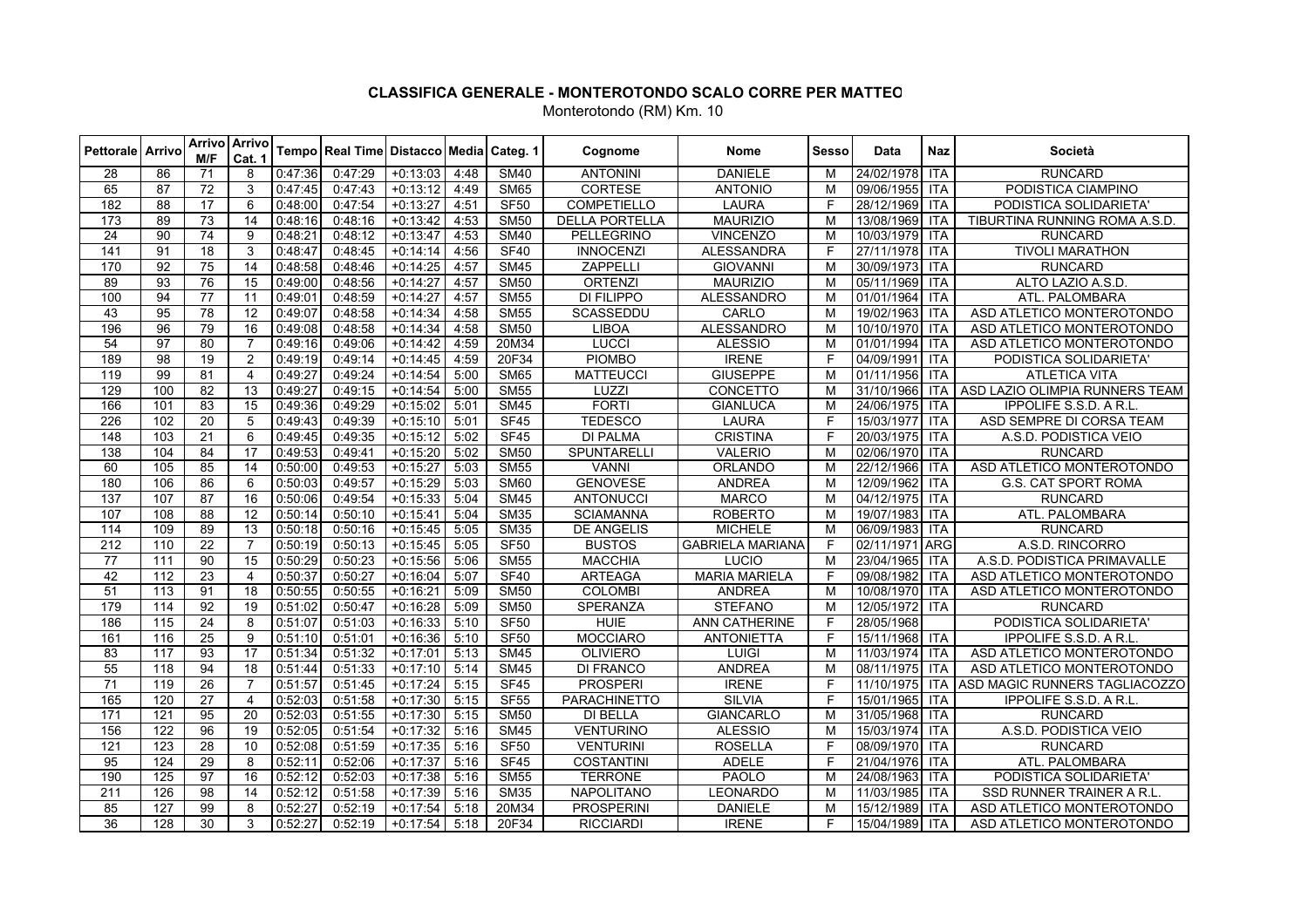| <b>Pettorale Arrivo</b> |                  | M/F               | Arrivo Arrivo<br>Cat. 1 |         | Tempo Real Time Distacco Media Categ. 1 |            |      |                  | Cognome            | <b>Nome</b>        | <b>Sesso</b>   | Data           | Naz        | Società                                      |
|-------------------------|------------------|-------------------|-------------------------|---------|-----------------------------------------|------------|------|------------------|--------------------|--------------------|----------------|----------------|------------|----------------------------------------------|
| 232                     | 129              | 100               | 2                       | 0:52:48 | 0:52:43                                 | $+0:18:15$ | 5:20 | <b>SM70</b>      | CANALIS            | PIERO SALVATORE    | M              | 01/02/1949 ITA |            | ASD ATLETICA LA SBARRA                       |
| 162                     | 130              | 101               | 21                      | 0:53:02 | 0:52:56                                 | $+0:18:29$ | 5:21 | <b>SM50</b>      | <b>D'ULISSE</b>    | <b>CLAUDIO</b>     | M              | 23/12/1970 ITA |            | IPPOLIFE S.S.D. A R.L.                       |
| 145                     | 131              | 102               | $\overline{7}$          | 0:53:30 | 0:53:19                                 | $+0:18:56$ | 5:24 | <b>SM60</b>      | <b>RAGNI</b>       | <b>ALESSANDRO</b>  | M              | 28/05/1960 ITA |            | A.S.D. PODISTICA VEIO                        |
| 231                     | 132              | 103               | $\overline{15}$         | 0:53:40 | 0:53:35                                 | $+0.19:07$ | 5:25 | <b>SM35</b>      | <b>PESARE</b>      | <b>FRANCESCO</b>   | M              | 10/11/1987 ITA |            | <b>RUNCARD</b>                               |
| 49                      | $\overline{133}$ | 104               | $\overline{17}$         | 0:53:40 | 0:53:36                                 | $+0.19:07$ | 5:25 | <b>SM55</b>      | <b>BELLI</b>       | <b>PIERLUIGI</b>   | M              | 26/03/1963 ITA |            | ASD ATLETICO MONTEROTONDO                    |
| $\overline{177}$        | 134              | 105               | $\overline{20}$         | 0:53:49 | 0:53:38                                 | $+0:19:16$ | 5:26 | <b>SM45</b>      | <b>LONATI</b>      | <b>ALESSANDRO</b>  | M              | 27/03/1973 ITA |            | <b>RUNCARD</b>                               |
| 103                     | 135              | 106               | $\overline{16}$         | 0:54:02 | 0:53:48                                 | $+0.19.28$ | 5:27 | <b>SM35</b>      | <b>PANI</b>        | <b>FRANCESCO</b>   | M              | 11/04/1984 ITA |            | ATL. PALOMBARA                               |
| 40                      | 136              | $\overline{31}$   | 9                       | 0:54:04 | 0:54:00                                 | $+0.19:30$ | 5:28 | <b>SF45</b>      | <b>BRACCIALE</b>   | <b>MARIA PAOLA</b> | E              | 13/01/1977 ITA |            | ASD ATLETICO MONTEROTONDO                    |
| 188                     | $\overline{137}$ | $\overline{32}$   | 10                      | 0:54:19 | 0:54:13                                 | $+0.19:46$ | 5:29 | SF45             | <b>PETRELLI</b>    | <b>STEFANIA</b>    | F              | 15/10/1973 ITA |            | PODISTICA SOLIDARIETA'                       |
| 122                     | 138              | 107               | $\overline{1}$          | 0:54:20 | 0:54:17                                 | $+0:19:46$ | 5:29 | SM75+            | <b>BATTISTELLI</b> | <b>LIVIANO</b>     | M              | 02/01/1946 ITA |            | <b>CORSA DEI SANTI</b>                       |
| 101                     | 139              | 108               | 22                      | 0:54:32 | 0:54:28                                 | $+0:19:59$ | 5:31 | <b>SM50</b>      | <b>FABIANI</b>     | <b>FRANCESCO</b>   | M              | 24/12/1969 ITA |            | ATL. PALOMBARA                               |
| 45                      | 140              | 33                | $\overline{1}$          | 0:54:45 | 0:54:30                                 | $+0:20:12$ | 5:32 | SF35             | <b>MUSCIANESE</b>  | <b>SARA</b>        | E              | 05/04/1985 ITA |            | ASD ATLETICO MONTEROTONDO                    |
| 230                     | 141              | 109               | 8                       | 0:55:02 | 0:54:57                                 | $+0:20:28$ | 5:34 | <b>SM60</b>      | <b>GIOVANNINI</b>  | <b>DOMENICO</b>    | M              | 25/03/1962 ITA |            | <b>CORSA DEI SANTI</b>                       |
| 33                      | 142              | 110               | 18                      | 0:55:08 | 0:55:01                                 | $+0.20.34$ | 5:34 | <b>SM55</b>      | <b>BUZZI</b>       | <b>ADEMO</b>       | M              | 09/04/1966 ITA |            | ASD ATLETICO MONTEROTONDO                    |
| 168                     | 143              | 111               | 23                      | 0:55:15 | 0:55:08                                 | $+0:20:42$ | 5:35 | <b>SM50</b>      | ANNICCHIARICO      | <b>MICHELE</b>     | M              | 01/01/1969 ITA |            | <b>IPPOLIFE S.S.D. A R.L</b>                 |
| 70                      | 144              | 112               | 21                      | 0:55:21 | 0:55:07                                 | $+0.20:48$ | 5:35 | <b>SM45</b>      | <b>FELICISSIMO</b> | <b>ANTHONY</b>     | M              |                |            | 22/04/1973 ITA ASD MAGIC RUNNERS TAGLIACOZZO |
| 164                     | 145              | 34                | 5                       | 0:55:32 | 0:55:24                                 | $+0:20:59$ | 5:37 | <b>SF40</b>      | <b>MANILE</b>      | <b>DANIELA</b>     | E              | 17/06/1979 ITA |            | IPPOLIFE S.S.D. A R.L.                       |
| 158                     | 146              | $\overline{35}$   | 11                      | 0:55:33 | 0:55:19                                 | $+0:20:59$ | 5:37 | <b>SF50</b>      | <b>MANNESCHI</b>   | <b>NICOLETTA</b>   | E              | 17/10/1971     | <b>ITA</b> | TIBURTINA RUNNING ROMA A.S.D.                |
| $\overline{73}$         | 147              | $\overline{113}$  | 19                      | 0:55:40 | 0:55:26                                 | $+0:21:06$ | 5:37 | <b>SM55</b>      | <b>CATINI</b>      | <b>ANTONELLO</b>   | M              |                |            | 21/07/1964 ITA ASD MAGIC RUNNERS TAGLIACOZZO |
| 118                     | 148              | 114               | $\overline{5}$          | 0:56:34 | 0:56:27                                 | $+0.22:01$ | 5:43 | <b>SM65</b>      | <b>PELLEGRINI</b>  | <b>CLAUDIO</b>     | M              | 01/08/1953 ITA |            | <b>ATLETICA VITA</b>                         |
| 35                      | 149              | 36                | 12                      | 0:56:36 | 0:56:29                                 | $+0:22:03$ | 5:43 | <b>SF50</b>      | <b>ANZOS</b>       | <b>FRANCESCA</b>   | $\overline{F}$ | 09/05/1968 ITA |            | ASD ATLETICO MONTEROTONDO                    |
| 97                      | 150              | $\frac{115}{115}$ | 9                       | 0:56:55 | 0:56:40                                 | $+0:22:21$ | 5:45 | 20M34            | <b>BARTUCCA</b>    | <b>SIMONE</b>      | M              | 10/10/1989 ITA |            | ATL. PALOMBARA                               |
| 52                      | 151              | 116               | $\overline{22}$         | 0:57:05 | 0:56:54                                 | $+0:22:31$ | 5:46 | <b>SM45</b>      | <b>BELARDO</b>     | SALVATORE          | M              | 16/01/1974 ITA |            | ASD ATLETICO MONTEROTONDO                    |
| 143                     | 152              | 117               | 9                       | 0:57:05 | 0:56:55                                 | $+0:22:32$ | 5:46 | <b>SM60</b>      | <b>BANDINU</b>     | <b>IGNAZIO</b>     | M              | 30/05/1959 ITA |            | A.S.D. PODISTICA VEIO                        |
| $\overline{37}$         | 153              | 37                | 11                      | 0:57:06 | 0:56:58                                 | $+0.22:32$ | 5:46 | SF45             | <b>FANELLI</b>     | <b>ADELE</b>       | E              | 10/04/1974 ITA |            | ASD ATLETICO MONTEROTONDO                    |
| 64                      | 154              | $\overline{38}$   | 2                       | 0:57:20 | 0:57:12                                 | $+0.22:47$ | 5:47 | <b>SF35</b>      | <b>MURDEU</b>      | <b>STEFANIA</b>    | E              | 21/04/1986 ITA |            | <b>RUNCARD</b>                               |
| 146                     | 155              | 118               | 3                       | 0:57:47 | 0:57:39                                 | $+0:23:13$ | 5:50 | <b>SM70</b>      | <b>DE MATTIA</b>   | <b>LUDOVICO</b>    | M              | 02/01/1948 ITA |            | A.S.D. PODISTICA VEIO                        |
| 39                      | 156              | $\overline{39}$   | $\overline{12}$         | 0:58:04 | 0:57:54                                 | $+0.23:31$ | 5:52 | <b>SF45</b>      | <b>LORETI</b>      | <b>ANGELA</b>      | E              | 06/03/1974 ITA |            | ASD ATLETICO MONTEROTONDO                    |
| 74                      | 157              | 40                | $\overline{1}$          | 0:58:05 | 0:57:56                                 | $+0:23:31$ | 5:52 | SF <sub>60</sub> | <b>MIGHELI</b>     | <b>ALESSANDRA</b>  | $\overline{F}$ | 22/04/1961 ITA |            | RIFONDAZIONE PODISTICA                       |
| 115                     | 158              | 119               | 10                      | 0:58:20 | 0:58:10                                 | $+0.23:47$ | 5:54 | <b>SM60</b>      | <b>GIORDANO</b>    | <b>MARIO</b>       | M              | 22/05/1959 ITA |            | CORSA DEI SANTI                              |
| 157                     | 159              | 120               | $\overline{23}$         | 0:58:47 | 0:58:39                                 | $+0:24:14$ | 5:56 | <b>SM45</b>      | <b>VIRGILI</b>     | <b>PATRIZIO</b>    | M              | 28/01/1975 ITA |            | A.S.D. PODISTICA VEIO                        |
| 150                     | 160              | 121               | $\overline{24}$         | 0:58:48 | 0:58:41                                 | $+0:24:15$ | 5:56 | <b>SM45</b>      | <b>MANTINI</b>     | <b>MAURO</b>       | M              | 18/03/1975 ITA |            | A.S.D. PODISTICA VEIO                        |
| 151                     | 161              | 41                | 5                       | 0:58:49 | 0:58:42                                 | $+0:24:16$ | 5:56 | <b>SF55</b>      | PRIORESCHI         | <b>PATRIZIA</b>    | E              | 07/11/1967 ITA |            | A.S.D. PODISTICA VEIO                        |
| 149                     | 162              | 42                | 13                      | 0:58:57 | 0:58:49                                 | $+0.24:24$ | 5:57 | SF45             | <b>GHERARDINI</b>  | <b>SERENA</b>      | F              | 30/11/1977     | <b>ITA</b> | A.S.D. PODISTICA VEIO                        |
| 27                      | 163              | 122               | 4                       | 0:59:02 | 0:58:54                                 | $+0:24:29$ | 5:58 | <b>SM70</b>      | <b>ANGELI</b>      | <b>MARIO</b>       | M              | 12/02/1950 ITA |            | MARATHON ROMA CASTELFUSANO                   |
| 26                      | 164              | 123               | 2                       | 0:59:50 | 0:59:48                                 | $+0.25:17$ | 6:03 | SM75+            | PICCOLELLI         | <b>LUIGI</b>       | M              | 03/09/1947 ITA |            | UISP MONTEROTONDO                            |
| 197                     | 165              | 43                | $\overline{c}$          | 1:00:08 | 1:00:01                                 | $+0:25:35$ | 6:04 | <b>JF</b>        | D'AGOSTINO         | <b>FRANCESCA</b>   | E              | 05/05/2003 ITA |            | ASD ATLETICO MONTEROTONDO                    |
| 47                      | 166              | 44                | 13                      | 1:00:49 | 1:00:39                                 | $+0.26:16$ | 6:09 | <b>SF50</b>      | <b>SABBATI</b>     | <b>DEBORAH</b>     | F              | 12/12/1968 ITA |            | ASD ATLETICO MONTEROTONDO                    |
| 199                     | 167              | 45                | 3                       | 1:01:07 | 1:01:07                                 | $+0.26:33$ | 6:10 | <b>SF35</b>      | PASI               | <b>NORMA</b>       | E              | 08/11/1987 ITA |            | <b>ALGHERO MARATHON</b>                      |
| 147                     | 168              | 124               | 11                      | 1:01:34 | 1:01:23                                 | $+0.27:00$ | 6:13 | <b>SM60</b>      | DE STEFANO         | <b>LUCA</b>        | M              | 22/04/1960 ITA |            | A.S.D. PODISTICA VEIO                        |
| 127                     | 169              | 125               | $\overline{12}$         | 1:02:05 | 1:01:52                                 | $+0:27:32$ | 6:16 | <b>SM60</b>      | <b>CAPRIA</b>      | <b>MASSIMO</b>     | M              | 05/10/1961     | <b>ITA</b> | ASD LAZIO OLIMPIA RUNNERS TEAM               |
| 105                     | 170              | 126               | 5                       | 1:02:12 | 1:02:00                                 | $+0:27:39$ | 6:17 | S <sub>M</sub>   | <b>RANALDI</b>     | <b>ALESSANDRO</b>  | M              | 06/03/1952 ITA |            | ATL. PALOMBARA                               |
| 152                     | 171              | 127               | 13                      | 1:02:29 | 1:02:19                                 | $+0.27:56$ | 6:19 | <b>SM60</b>      | <b>RAGUZZINI</b>   | <b>PAOLO</b>       | M              | 19/07/1960 ITA |            | A.S.D. PODISTICA VEIO                        |